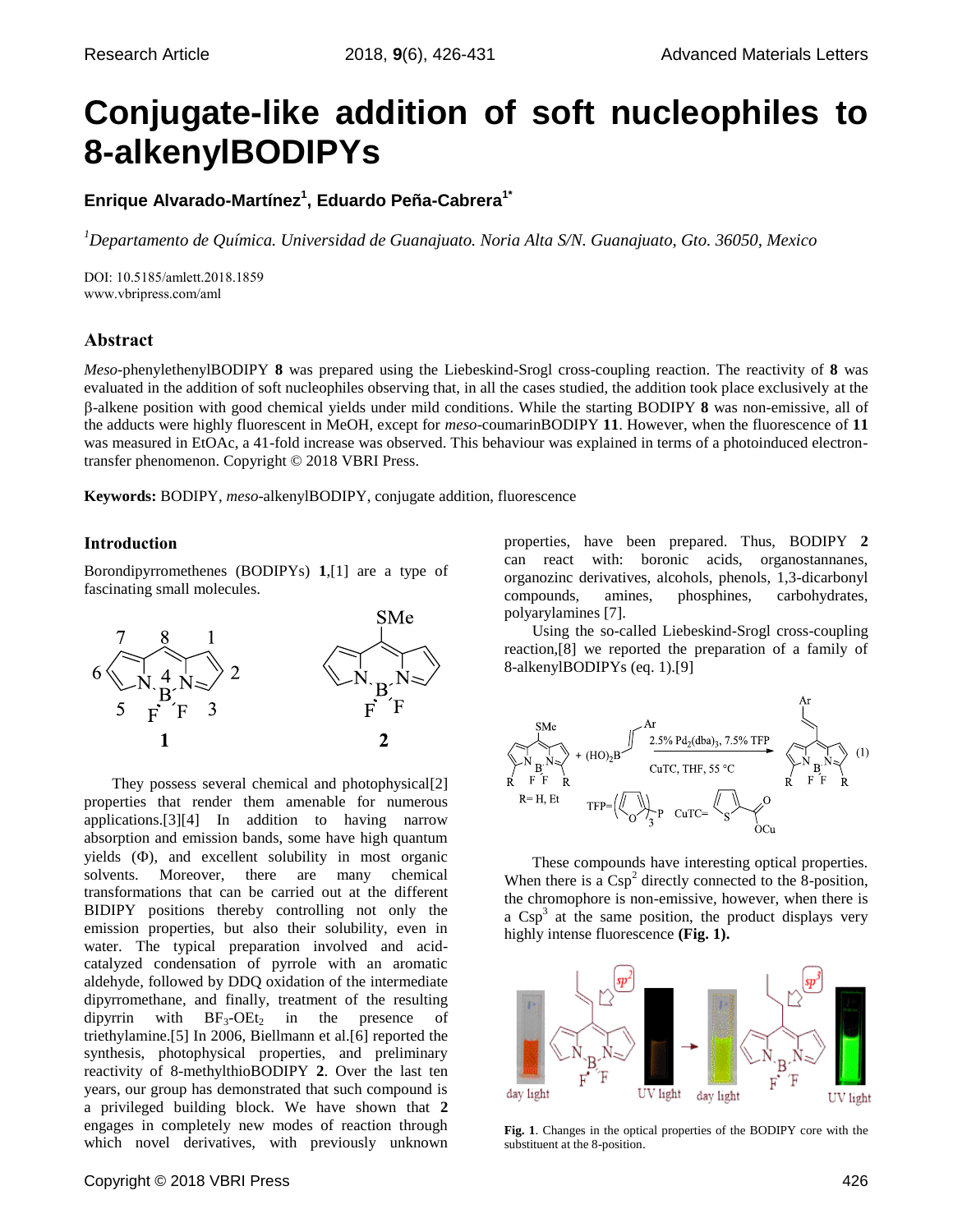

**Fig. 2**. Similarity in the reactivity of activated double bonds.

We reasoned that the double bond at the 8-position of the BODIPY core would behave as an activated double bond, just like that of an  $\alpha$ ,  $\beta$ -unsaturated ketone (Fig. 2).

Knowing that there are many biologically important nucleophiles, we set out to investigate the addition of soft nucleophiles to the  $\beta$ -position of 8-alkenylBODIPYs. It was also anticipated that, upon addition, the initially nonemissive chromophores, would display high fluorescence.

## **Experimental**

General Methods. <sup>1</sup>H and <sup>13</sup>C NMR spectra were recorded on a 200 or 500 MHz spectrometers in deuteriochloroform  $(CDCl<sub>3</sub>)$  or  $(CD<sub>3</sub>)<sub>2</sub>CO$  with either tetramethylsilane (TMS) (0.00 ppm  $^1$ H, 0.00 ppm  $^{13}$ C), chloroform (7.26 ppm  $\mathrm{^{1}H}$ , 77.160 ppm  $\mathrm{^{13}C})^{1}$  or acetone  $(2.17 \text{ ppm} \cdot 1H, 29.840 \text{ ppm} \cdot 206.260 \text{ ppm})^1$  as internal reference. Data are reported in the following order: chemical shift in ppm, multiplicities (br (broadened), s (singlet), d (doublet), t (triplet), q (quartet), m (multiplet), exch (exchangeable), app (apparent)), coupling constants,  $J$  (Hz), and integration. IR peaks are reported  $(cm<sup>-1</sup>)$  with the following relative intensities: s (strong, 67-100%), m (medium 40-67%), and w (weak 20-40%).

8-Methylthiobodipy, [6] and CuTC,[10] were prepared according to the literature procedures. The other reactants, ligands, and catalysts were commercially available.

## *Synthesis of S, S-didodecyl propanebis(thioate)*



By adaption of a procedure by Fukuyama *et al*.,[11] to a solution of malonic acid (120.7 mg, 1.1600 mmol, 1.00 equiv.) in  $CH_2Cl_2$  (3.0 mL) was added oxalyl chloride (200 µL, 2.3319 mmol; 2.01 equiv.) and DMF (9 µL, 0.1160 mmol, 10 mol%). The solution was stirred for 30 min at r.t., and to this solution was added 1-dodecanethiol  $(556 \mu L, 2.3200 \text{ mmol}, 2 \text{ equiv.})$ . After stirring for 4 h at r.t., the reaction mixture was adsorbed on  $SiO<sub>2</sub>$ -gel. After flash-chromatography  $(SiO_2$ -gel, 3:97 EtOAc/hexanes) purification, gave the thiol ester as a colorless oil (1.0786 mmol, 510 mg); yield = 93%; TLC (3:97 EtOAc/Hexanes

 $R_f$  = 0.4); IR (KBr, cm<sup>-1</sup>): 2924 (s), 2853 (s), 1702 (s), 1678 (s), 1465 (m), 1409 (w), 1378 (w), 1282 (m), 1190 (w), 1062 (m), 1043 (m), 989 (m), 920 (w), 722 (w), 675 (w), 642 (m), 569 (w); <sup>1</sup>H NMR (500 MHz, CDCl<sub>3</sub>)  $\delta$ 3.75 (s, 2H), 2.90 (t,  $J = 7.4$  Hz, 4H),  $1.60 - 1.54$  (m, 4H), 1.35 – 1.24 (m, 36H), 0.86 (t,  $J = 6.9$  Hz, 6H). <sup>13</sup>C NMR  $(126 \text{ MHz}, \text{CDCl}_3)$  δ 190.74, 57.90, 32.02, 29.74, 29.67, 29.57, 29.46, 29.28, 29.18, 28.88, 22.79, 14.21; HRMS (ESI+):  $m/z$  calcd. for  $C_{27}H_{53}O_2S_2$  [M+H]<sup>+</sup>, 473.3481; found 473.3472.



*BODIPY 8*. According to procedure reported in the literature.[9] An oven-dry Schlenk tube, equipped with a stir bar, was charged with *trans*-2-Phenylvinylboronic acid (1.2600 mmol, 186.5 mg, 3 equiv.), 8-Methylthiobodipy (0.4200 mmol, 100 mg, 1 equiv.) and dry THF (4.2 mL) under  $N_2$ . The stirred solution was sparged with  $N_2$  for 10 min, whereupon Copper(I) thiophene-2-carboxylate (1.2600 mmol, 240.3 mg, 3 equiv),  $Pd_2(dba)$ <sub>3</sub> (0.0105 mmol, 9.6 mg, 2.5 mol%), and Tri(2-furyl)phosphine (0.0315 mmol, 7.3 mg, 7.5 mol%) were added under  $N_2$ . The reaction mixture was immersed into a pre-heated oil bath at  $55<sup>0</sup>C$ . After 1 hour, the reaction mixture was allowed to reach room temperature and was adsorbed on  $SiO<sub>2</sub>$ -gel. After flashchromatography  $(SiO_2$ -gel, 1:4 EtOAc/hexanes) purification, compound **1** was obtained as a cherry solid  $(0.3400 \text{ mmol}, 100 \text{ mg})$ ; yield = 80%; <sup>1</sup>H NMR (300 MHz, CDCl<sub>3</sub>):  $\delta$  7.85 (s, 2H), 7.61-7.58 (m, 2H), 7.44-7.41 (m, 5H), 7.32 (d, *J* = 4Hz, 2H), 6.52 (d,  $J = 3$ Hz, 2H); <sup>13</sup>C NMR (75 MHz, CDCl<sub>3</sub>)  $\delta$ 144.80, 143.84, 143.07, 135.66, 133.95, 130.63, 129.26, 128.39, 128.09, 121.24, 117.97.

## *General Procedure for Synthesis of Michael-adducts.*

In a bottom flask, equipped with a stir bar, was charged with **1** (0.0680 mmol, 20 mg, 1 equiv.), the corresponding Michael donor (5 equiv.) and  $2.3$  mL of CH<sub>3</sub>CN. Next, Triethylamine (5 equiv., except for KCN) was added to the solution and the mixture was stirring to room temperature. After TLC showed that the reaction went to completion, 5 mL of  $H<sub>2</sub>O$  were added, the organic layer was extracted with EtOAc  $(3 \times 10 \text{ mL})$ , the organic phases were combined and washed with brine (2x10 mL). After, the organic phase was dried over  $MgSO<sub>4</sub>$ anhydrous to be filtered and concentrated in vacuo. The residue was re-dissolved in EtOAc and was adsorbed on SiO2-gel. After flash-chromatography (SiO2-gel, EtOAc/hexanes gradient) purification, Michael adducts were obtained as colored solids. For purposes of characterization, the solid product was crystallized from  $CH_2Cl_2$ /petroleum ether.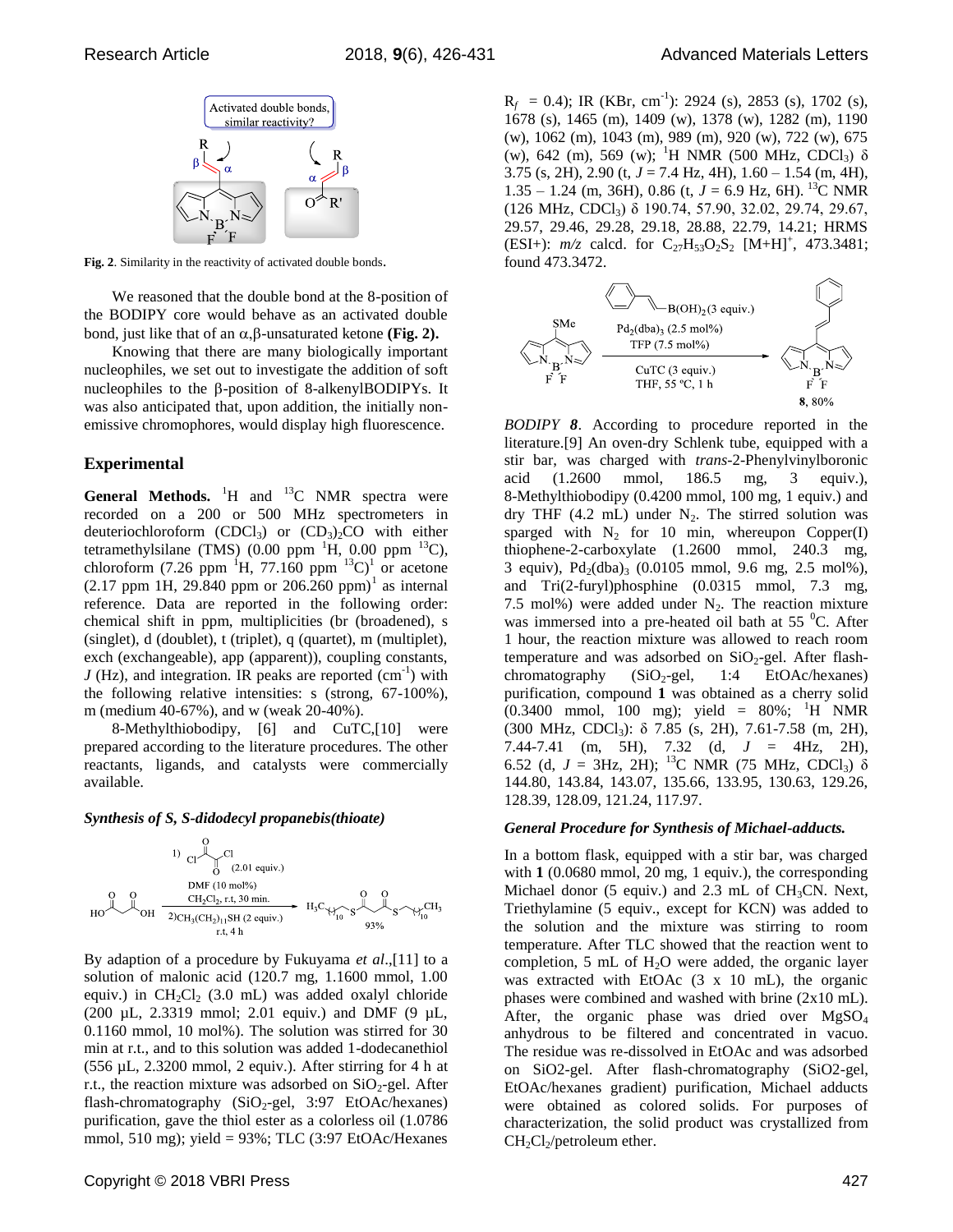*Adduct 9.* According to (GP): **1**  (0.0680 mmol, 20 mg, 1 equiv.), Acetylacetone (0.3400 mmol, 35 µL, 5 equiv.) and 2.3 mL of CH3CN. Next, Triethylamine (0.3400 mmol, 47 µL, 5 equiv.). The product was isolated as an orange solid (0.0406 mmol, 16.0 mg); yield =  $60\%$ ; TLC  $(1:1)$ EtOAc/Hexanes  $R_f = 0.4$ ; mp = 203 - 205 °C; IR (KBr, cm<sup>-1</sup>): 1699 (m), 1572 (m), 1413 (w), 1393



(m), 1359 (w), 1263 (m), 1193 (w), 1116 (m), 1083 (m), 950 (w); <sup>1</sup>H NMR (200 MHz, CDCl<sub>3</sub>) δ 7.75 (s, 2H), 7.20 – 7.05 (m, 5H), 6.98 – 6.93(m, 2H), 6.39 (dd, *J* = 4.1 Hz, *J* = 1.4 Hz, 2H), 4.44 (d, *J* = 11.6 Hz, 1H), 3.96 (td, *J* = 11.2 Hz, *J* = 3.5 Hz, 1H), 3.24 (dd, *J* = 12.0 Hz, *J* = 3.5 Hz, 1H), 2.72 (dd, *J* = 11.9 Hz, *J* = 11.0 Hz, 1H), 2.37 (s, 3H), 1.83 (s, 3H); <sup>13</sup>C NMR (50 MHz, CDCl3) δ 203.20, 201.96, 146.27, 143.95, 138.53, 135.90, 129.29, 128.98, 128.19, 128.15, 118.31, 75.56, 48.42, 37.31, 31.34, 28.15; HRMS (ESI+):  $m/z$  calcd. for  $C_{22}H_{21}B_1F_2N_2O_2Na$  $[M+Na]^+, 417.1560$ ; found 417.1567.

*Adduct 10*. According to (GP): **1**  (0.0680 mmol, 20 mg, 1 equiv.), Dimethyl malonate (0.3400 mmol, 47 µL, 5 equiv.) and 2.3 mL of  $CH<sub>3</sub>CN.$  Next, Triethylamine (0.3400 mmol, 48 µL, 5 equiv.). The product was isolated as an orange solid (0.0340 mmol, 14.5 mg); yield = 50%; TLC (1:2 EtOAc/Hexanes  $R_f$  = 0.3); mp = 195 - 196 °C; IR (KBr, cm<sup>-1</sup>): 1752 (w), 1731 (m), 1566 (m), 1413 (w),



1413 (w), 1392 (m), 1262 (m), 1232 (m), 1114 (m), 1083 (m), 953 (w); <sup>1</sup>H NMR (300 MHz, CDCl<sub>3</sub>) δ 7.74 (s, 2H), 7.19 – 7.10 (m, 5H), 7.03 – 7.00 (m, 2H), 6.39 (dd, *J* = 4.2 Hz, *J* = 1.6 Hz, 2H), 3.99 (d, *J* = 10.7 Hz, 1H), 3.91 – 3.81 (m, 4H), 3.52 (dd, *J* = 12.3 Hz, *J* = 3.7 Hz, 1H), 3.43  $(s, 3H)$  2.93 (dd,  $J = 12.2$  Hz,  $J = 10.8$  Hz, 1H). <sup>13</sup>C NMR (50 MHz, CDCl3) δ 168.96, 167.59, 146.55, 143.71, 138.47, 135.72, 128.96, 128.75, 127.89, 127.83, 118.10, 118.07, 57.14, 53.22, 52.74, 48.95, 36.40; HRMS (ESI+):  $m/z$  calcd. for  $C_{22}H_{21}B_1F_2N_2O_4Na$  [M+Na]<sup>+</sup>, 449.1459; found 449.1471.

*Adduct 11*. According to (GP): **1**  (0.0680 mmol, 20 mg, 1 equiv.), 4- Hidroxycoumarin (0.1700 mmol, 27.6 mg, 2.5 equiv.) and 2.3 mL of CH3CN. Next, Triethylamine (0.1700 mmol, 24 µL, 2.5 equiv.). The product was isolated as an orange solid (0.0548 mmol, 25 mg); yield  $=$ 81%; TLC (2:1 EtOAc/Hexanes  $R_f$  = 0.7); mp = 213 - 215 °C; IR (KBr, cm<sup>-</sup>  $1$ ): 3306 (m), 2924 (m), 1681 47 (i),



11.

Copyright © 2018 VBRI Press 428

1622 (i), 1568 (i), 1411 (m), 1394 (i), 1263 (i), 1215 (m), 1200 (m), 1116 (i), 1082 (i), 1069 (i), 955 (m), 754 (m); <sup>1</sup>H NMR (500 MHz, Acetone) δ 7.94 (d,  $J = 8.0$  Hz, 1H), 7.81 (s, 2H), 7.62 – 7.54 (m, 3H), 7.47 (d, *J* = 3.8 Hz, 2H), 7.34 – 7.18 (m, 5H), 6.52 (d, *J* = 4.1 Hz, 2H), 5.09 – 5.01 (m, 1H), 4.24 – 3.89 (m, 2H); <sup>13</sup>C NMR (126 MHz, Acetone) δ 162.53, 161.60, 153.74, 150.82, 150.79, 144.37, 143.18, 136.71, 136.69, 132.94, 129.71, 129.01, 128.93, 127.47, 124.73, 123.80, 118.73, 118.71, 117.23, 116.66, 108.42, 108.40, 45.00, 33.40; HRMS (ESI+):  $m/z$  calcd. for  $C_{26}H_{19}B_1F_2N_2O_3Na$  $[M+Na]^+, 479.1354$ ; found 479.1353.

*Adduct 12*. According to (GP). **1** (0.0680 mmol, 20 mg, 1 equiv.), Potassium cyanide (0.1020 mmol, 6.7 mg, 1.5 equiv.). The product was isolated as an orange solid (0.0591 mmol, 19.0 mg); yield  $= 87\%$  <sup>1</sup>H-NMR (200 MHz, CDCl3): δ 7.88 (s, 2H), 7.42- 7.27 (m, 5H), 7.09 (d, *J =* 4Hz, 2H), 6.51 (d, *J* = 4Hz, 2H), 4.18-4.11 (m, 1H), 3.60-3.50  $(m, 1H), 3.37-3.27$   $(m, 1H);$  <sup>13</sup>C



NMR (50 MHz, CDCl<sub>3</sub>) δ 145.39, 142.17, 135.51, 134.38, 129.80, 129.38, 128.60, 127.58, 119.57, 119.15, 40.30, 37.28.[12]

*Adduct 13.* According to (GP): **1** (0.0680 mmol, 20 mg, 1 equiv.), *S,S-didodecyl propanebis(thioate)* (0.1700 mmol, 80.4 mg, 2.5 equiv.) and 2.3 mL of  $CH<sub>3</sub>CN$ . Next, Triethylamine



 $(0.1700 \text{ mmol}, 24 \mu L, 5 \text{ equiv.})$ . The product was isolated as a red solid  $(0.0340 \text{ mmol}, 14.5 \text{ mg})$ ; yield = 88%; TLC  $(1:2 \text{ EtOAc/Hexanes } R_f = 0.3)$ ; mp 190 - 191= °C; IR  $(KBr, cm^{-1})$ : 2922 (s), 2852 (s), 1684 (s), 1572 (s), 1485 (w), 1468 (w), 1455 (w), 1412 (m), 1398 (m), 1358 (w), 1266 (m), 1232 (w), 1197 (m), 1124 (s), 1090 (s), 1037  $(m)$ , 953  $(m)$ , 774  $(w)$ , 765  $(w)$ , 755  $(w)$ 699  $(w)$ ; <sup>1</sup>H NMR (500 MHz, CDCl3) δ 7.72 (s, 2H), 7.14 – 6.98 (m, 7H), 6.37 (dd,  $J = 4.2$  Hz,  $J = 1.6$  Hz, 2H), 4.44 (d,  $J = 11.3$ Hz, 1H), 4.05 (td, *J* = 11.5 Hz, *J* = 3.1 Hz, 1H), 3.31 (dd, *J* = 12.4, *J* = 3.2 Hz, 1H), 3.07 (t, *J* = 7.4 Hz, 2H), 2.87 (t,  $J = 12.0$  Hz, 1H),  $2.72 - 2.61$  (m, 2H),  $1.69 - 1.61$  (m, 2H), 1.43 – 1.37 (m, 2H), 1.31 – 1.05 (m, 38H), 0.88 (t, *J*  $= 7.0$  Hz, 6H). <sup>13</sup>C NMR (126 MHz, CDCl<sub>3</sub>) δ 193.42, 191.38, 146.29, 143.67, 137.61, 135.67, 128.89, 128.65, 128.13, 127.82, 118.10, 118.09, 73.63, 50.10, 36.10, 32.05, 30.25, 29.77, 29.72, 29.69, 29.62, 29.52, 29.48, 29.35, 29.22, 29.09, 28.99, 28.93, 28.45, 22.83, 14.26; HRMS (ESI+):  $m/z$  calcd. for  $C_{44}H_{65}B_1F_2N_2O_2S_2Na$  $[M+Na]^+, 789.4448$ ; found 789.4421.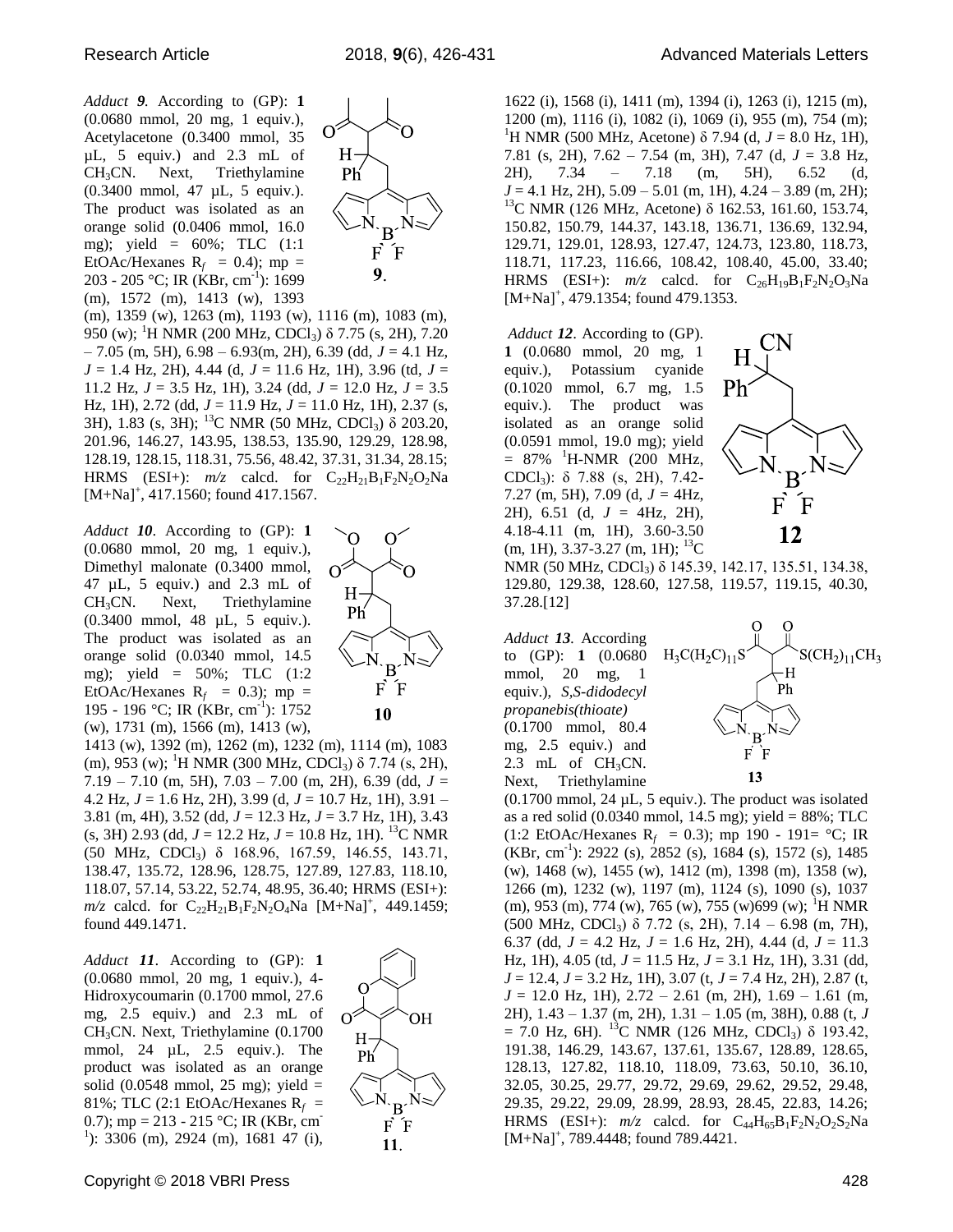## **Results and discussion**

The set of soft pro-nucleophiles chosen for this work are shown in **Fig. 3**.



**Fig. 3**. Pro-nucleophiles studied

BODIPY **8** was prepared according to the literature procedure (eq. 2).[9]



With BODIPY **8** available, we proceeded to carry out the addition of nucleophiles **3-7**. The results are illustrated in **Table 1**.

The conjugate-like nucleophilic addition took place smoothly at rt to yield the expected adducts **9-13**. Our hypothesis borne out, in all the cases studied, the nucleophile added exclusively to the  $\beta$ -position of BODIPY **8**. The chemical yields ranged from medium to good, with excellent reaction times. The regiochemistry of the addition can be explained in terms of the resonance stabilization by the BODIPY core, of the negative charge that develops on the  $\alpha$ -C atom, after the addition takes place (Scheme 1).



**Scheme 1**. Resonance stabilization of the negative charge on the a-C atom upon nucleophilic addition.

**Table 1**. Conjugate-like addition of soft nucleophiles on 8 phenylethenylBODIPY **8.**

| <b>Entry</b>   |                         | Nu-H Product/ % yield <sup>a</sup>                                                              | Reaction<br>time |
|----------------|-------------------------|-------------------------------------------------------------------------------------------------|------------------|
| $\,1$          | 3                       | σ<br>ъý<br>$H_{\text{Ph}}$<br>$\frac{N}{F}$ $\frac{B}{F}$<br>9,60%                              | 1 <sub>h</sub>   |
| $\overline{c}$ | $\overline{\mathbf{4}}$ | $H -$ Ph<br>$N_{\cdot}B^{\cdot}$<br>$\vec{F}$ $\vec{F}$<br>10, 50%                              | 1.5 <sub>h</sub> |
| 3              | 5                       | OН<br>C<br>H-<br>Ph<br>$\sim_{\mathbf{B}} N$<br>FF<br>11, 81%                                   | $15 \text{ min}$ |
| $\overline{4}$ | 6                       | H,<br>Ph<br>$\frac{N}{F}$ $\frac{B}{F}$<br>12, 87%                                              | $1~\rm{h}^b$     |
| 5              | 7                       | $H_3C(H_2C)_{11}$<br>$SCH2)11CH3$<br>$-H$<br>Ph<br>$F$ $\overline{F}$ $\overline{F}$<br>13, 88% | 30 min           |

<sup>a</sup>Reaction conditions: BODIPY 8 (1 equiv.), Nu-H (5 equiv), Et<sub>3</sub>N (5 equiv).

<sup>b</sup>In the case of the addition of KCN (1.5 equiv), no Et<sub>3</sub>N was added.

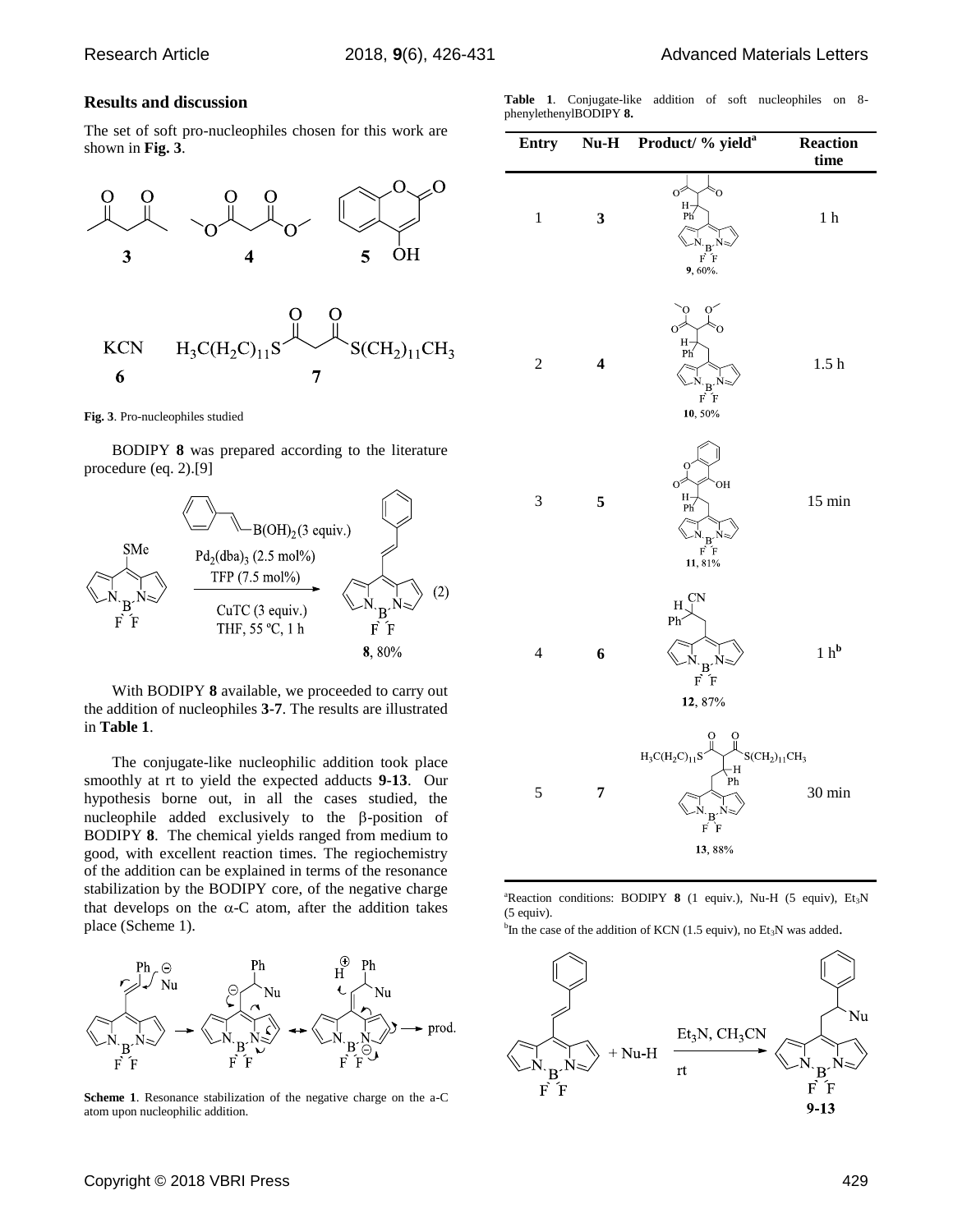The photophysical properties of the products are shown in **Table 2**.

| Comp | $\lambda_{ab}$<br>(nm) | $\lambda_{\rm em}$<br>(nm) | $\Phi_{\text{F}}$<br>$($ %) | <b>Stokes</b><br>shift/<br>$(cm-1)$ | $\log \epsilon_{\rm max}$<br>$(M^{-1}cm^{-1})$ |
|------|------------------------|----------------------------|-----------------------------|-------------------------------------|------------------------------------------------|
| 9    | 497                    | 508                        | 80.9                        | 436                                 | 4.95                                           |
| 10   | 497                    | 508                        | 80.7                        | 436                                 | 4.94                                           |
| 11   | 494                    | 503                        | 1.6                         | 362                                 | 4.93                                           |
|      | $494^b$                | 509                        | 65.6                        | 596                                 | 5.47                                           |
| 12   | 502                    | 514                        | 74.9                        | 465                                 | 4.99                                           |
| 13   | 498                    | 509                        | 82.9                        | 434                                 | 5.22                                           |
| 1    | 498                    | 507                        | $80.8^{13}$                 | 356                                 | 5.02                                           |
| 8    | 410,<br>513            | 524                        |                             | 5306,<br>409                        |                                                |

Table 2. Photophysical Properties for all the Michael-adducts.<sup>a</sup>

<sup>a</sup>Measured in MeOH at a concentration of  $1x10^{-6}$  M,.  $\lambda_{ab}$  = absorption maximum,  $\lambda_{em}$  = emission maximum,  $\Phi_F$  = fluorescence quantum yield estimated by using parent borondipyrromethene **1** system ( $\Phi_F = 80.8\%$ in EtOAc) as the standard.[13] <sup>b</sup>Measured in EtOAc

Both the absorption and emission spectra of **8**, show significant differences from those of the adducts **9-13**. The UV-Vis spectrum of **8** shows two absorption bands at 410 and 513 nm, whereas that of the adducts show a main band at around 500 nm. However, the absorption spectra of products **9-13** do not display major differences among them (Figure S1). For example, adducts **9**,**10** and **13,** having a 1,3-dicarbonyl substituent (diketone, diester, and dithioester, respectively) at the BODIPY 8-position, present optical properties practically identical **(Table 2)**. This seems to indicate that none of the 1,3-dicarbonyl substituents affect the optical properties of the BODIPY core. The quantum yield  $(\Phi)$  of adducts **9**, **10**, and **13** is high and comparable to that of the parent BODIPY **1** (80.8%).

To determine the influence of the different mesosubstituents, the absorption and emission spectra of **10**, **11** and **12** were compared to those of the parent BODIPY [13] (Figure S2). The absoption bands of adducts **10** and **11** present a hypsochromic shift of 1 and 3 nm, respectively, with respect to the parent BODIPY **1**, whereas **12** presents a bathochromic shift of 4 nm.

The emission band of **10** presents a bathochromic shift of 1 nm. On the other hand, **11** presents a un hypsochromic shift of 4 nm when measured in MeOH, but, when measured in EtOAc, a bathochromic shift of 2 nm is observed. Finally, **12** shows a bathochromic shift of 7 nm with respect to the emission band of **1**.

Noteworthy is the observation that the quantum yield of **11** in EtOAc is 41-fold larger than when measured in MeOH. The reduction in the fluorescence may occur via a photoinduced electron-transfer (PET) process. It is reported that in PET three-component systems (fluorophore-spacer-receptor), the receptor interaction with  $H^+$  inhibits the PET phenomenon (Figure S3).[14] In analogy, it proposed that the diminished fluorescent emission of **11** may occur via the mechanism shown in **Fig. 4**. In the present case, the PET may arise when the coumarin hydroxyl group forms a hydrogen bond with MeOH thereby developing a partial positive charge.



**Fig. 4**. Possible mechanism for the ON-OFF fluorescence mechanism of **11**.

## **Conclusion**

Nuceophilic addition of five soft nuceophiles was carried out on 8-phenylethenylBODIPY **8**. This reaction took place smoothly at rt with medium to high chemical yields, and with complete regioselectivity for the  $\beta$ -alkenyl position. We have demonstrated that indeed, such position is electrophilic, similar to that of an  $\alpha$ ,  $\beta$ -unsaturated carbonyl compound. As expected, all the adducts, except for **11**, were highly fluorescent in MeOH. However, when measured in EtOAc, the quantum yield of **11** increased 41-fold.

Finally, it was concluded that neither 1,3-dicarbonyl nor CN- moieties perturb the optical properties of the BODIPY core.

#### **Acknowledgements**

This work was supported by CONACyT (grants 253623, 123732). E. A.-M. thanks CONACyT for graduate scholarship. We thank Cuantico de Mexico (www.cuantico.mx) for the kind donation of 8-methylthioBODIPY.

#### **Author's contributions**

Conceived the plan: E. P.-C.; Performed the expeirments: E. A.-M.; Data analysis: E. P.-C., E. A.-M; Wrote the paper: E. P.-C., E. A.-M.. Authors have no competing financial interests.

#### **Supporting information**

Supporting informations are available from VBRI Press.